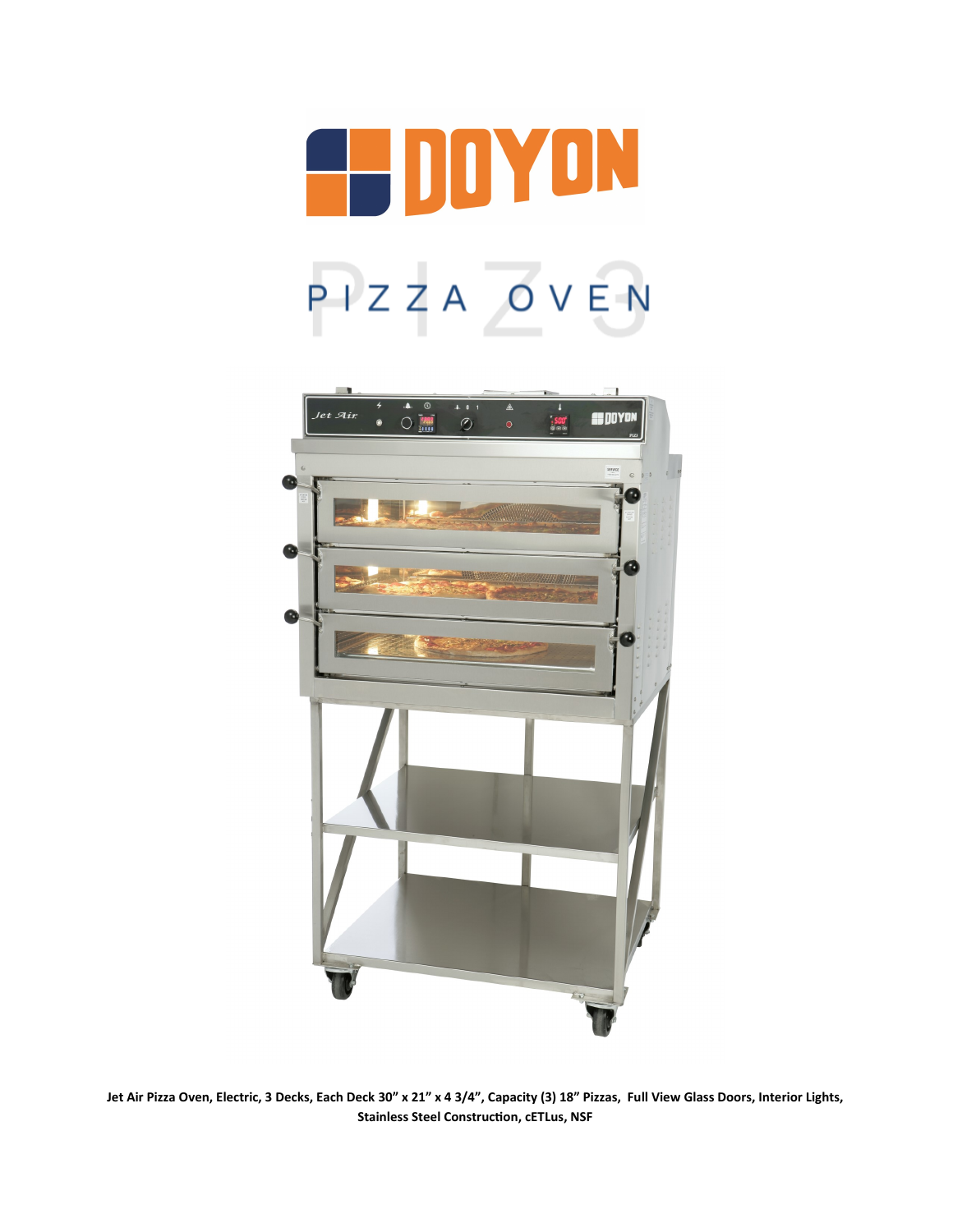

| <b>MODEL NUMBER:</b> | PIZ3, PIZ3G |
|----------------------|-------------|
| <b>NOTES</b>         |             |
| ITEM NO.             |             |
|                      |             |
| <b>PROJECT</b>       |             |
|                      |             |



**\*SHOWN WITH OPTIONAL STAND**

## **FEATURES**

- Multipurpose Oven
- □ Temperature Control up to 600°F (315°C)
- $\Box$  Preheats in 15 minutes
- Digital Reminder Timer
- □ Large Baking Capacity (3 Baking Decks)
- D Direct Baking on Nickel Coated Perforated Decks
- Door Switch Cutoff for Fan Blower
- □ Jet Air Exclusive Patented Reversing Fan System
- $\Box$  Capacity: [3] 18" (457 mm) Pizzas

### **CONSTRUCTION**

- □ Stainless Steel Construction
- Full View Thermos Glass Door
- **Fully Illuminated**
- □ Easy Open & Close Drop Down Door

#### **OPTIONS & ACCESSORIES**

- □ Stainless Steel Stand on Swivel Casters (PIZ3B)
- □ Steam Option (Electric Only)
- □ 3 Extra Digital Timers
- □ Gas Quick Disconnect Kit: 4' (1200mm); includes flexible hose, ball and securing device (GAH600)

#### **WARRANTY**

□ Two Year Parts & One Year Labor



| Model | <b>Crated</b><br>Weight |         | <b>Overall Dimensions</b> |         |       | <b>Door Opening</b> |       |                    |
|-------|-------------------------|---------|---------------------------|---------|-------|---------------------|-------|--------------------|
|       |                         | W       | D                         | н       | W     | D                   | н     | (3)                |
| PIZ3  | 560                     | 357/8"  | 40 1/2"                   | 34 1/4" | 30''  | 21''                | 43/4" | $30'' \times 5''$  |
|       | (254)                   | (911)   | (1029)                    | (870)   | (762) | (533)               | (121) | $(762 \times 127)$ |
| PIZ3G | 610                     | 35 7/8" | 45 1/4"                   | 34 1/4" | 30''  | 21''                | 43/4" | $30'' \times 5''$  |
|       | (277)                   | (911)   | (1149)                    | (870)   | (762) | (533)               | (121) | $(762 \times 127)$ |

**Doyon** 

**SPECIFICATIONS SUBJECT TO CHANGE WITHOUT NOTICE FOLLOW US KCL & REVIT DRAWINGS UPON REQUEST** 

**REVISION A | 4/20/2021**

5600 13th Street, Menominee, MI 49858 **906.863.4401 | 800.338.9886 | [www.doyon.qc.ca](http://www.doyon.qc.ca/)**

 $\blacksquare$ 

 $\bigoplus$   $\bigoplus$   $\bigoplus$